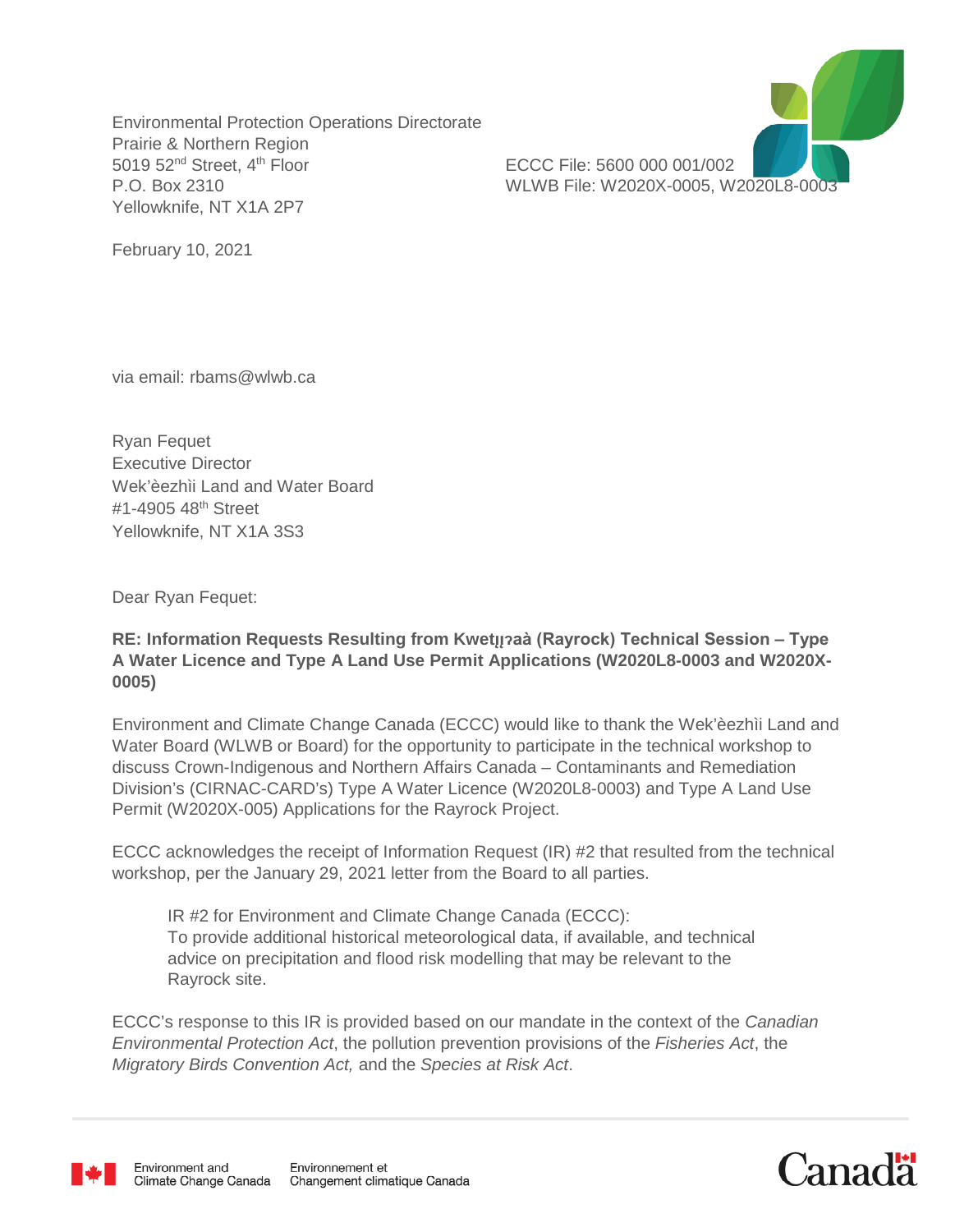## IR Response

ECCC has a great deal of historical meteorological data that are available to the public. There are a few ways to access these data.

- 1. The E3C weather site [https://weather.gc.ca/index\\_e.html.](https://weather.gc.ca/index_e.html) Under Weather Information, click 'Past Weather' [\(https://climate.weather.gc.ca/\)](https://climate.weather.gc.ca/) then click on 'Engineering Climate Datasets' [\(https://climate.weather.gc.ca/prods\\_servs/engineering\\_e.html\)](https://climate.weather.gc.ca/prods_servs/engineering_e.html). To access data downloads click on either:
	- a. 'Canadian Weather Energy and Engineering Datasets (CWEEDS)' or
	- b. 'Canadian Weather Year for Energy Calculation (CWEC)'.
- 2. All publically available ECCC historical data can be accessed from [https://climate.weather.gc.ca/historical\\_data/search\\_historic\\_data\\_e.html](https://climate.weather.gc.ca/historical_data/search_historic_data_e.html) in various formats and various time lengths.
- 3. [https://climatedata.ca/.](https://climatedata.ca/)

For assistance with or questions about the publically available historical meteorological data, ECCC's Engineering Climate Services Unit can be contacted at ec.scg-ecs.ec@canada.ca.

The Rayrock Project site is surrounded by weather monitoring locations (Figure 1) that feature sufficient time series of weather observations, with similar climate and geomorphology, to the Project site. An applied interpolation of the data between all these locations will improve the quality of data/results compared to using weather data from one location (i.e. Yellowknife).



Figure 1: Locations with long term weather information near the Rayrock Project site

ECCC is open to meeting with CIRNAC-CARD and their consultants to discuss the historical meteorological data and our advice on precipitation and flood risk modelling that may be relevant to the Rayrock site in more detail.